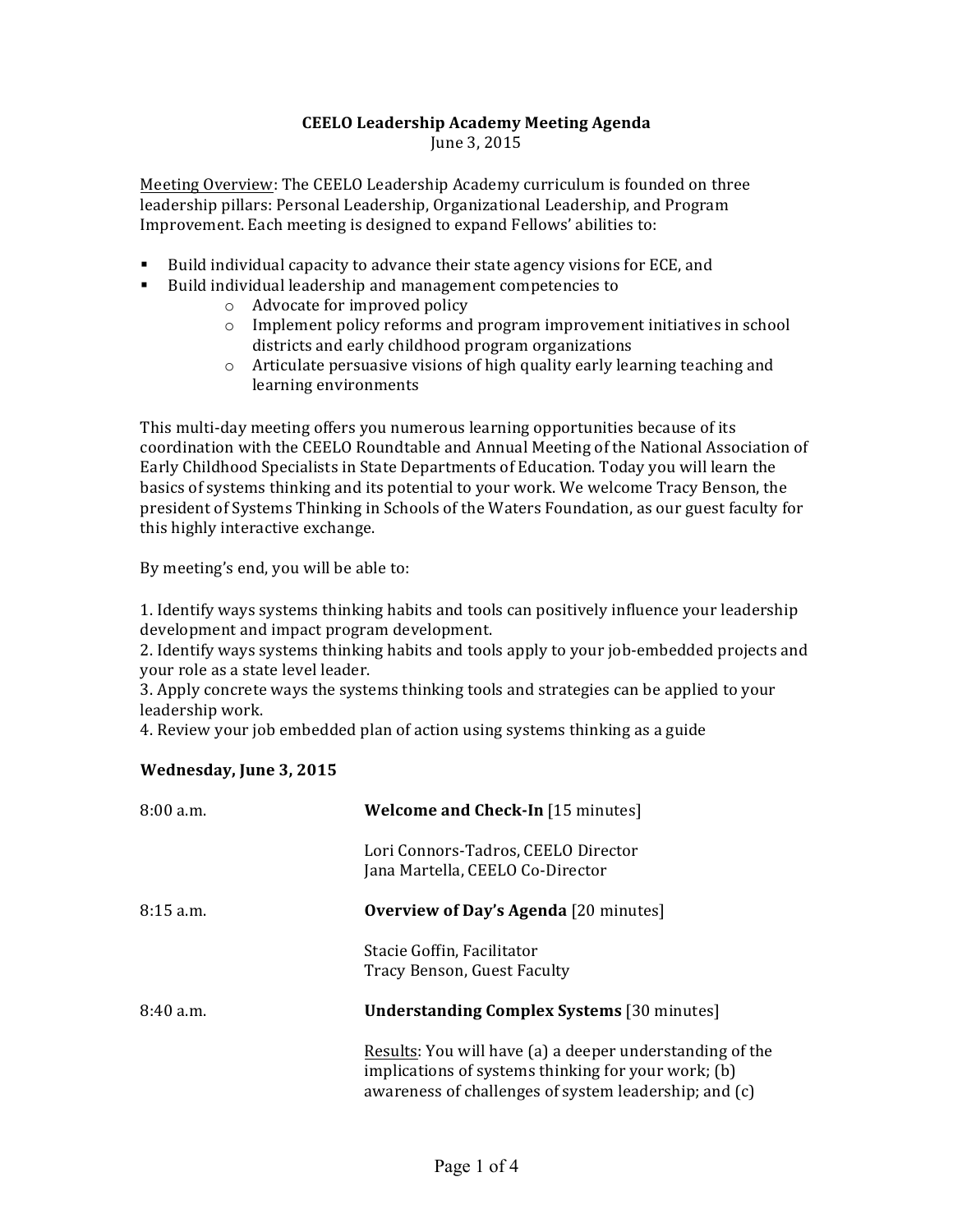|                        | appreciate the importance of having multiple perspectives if<br>a system is to more fully understand.                                                                                                                                                                                                                                                         |
|------------------------|---------------------------------------------------------------------------------------------------------------------------------------------------------------------------------------------------------------------------------------------------------------------------------------------------------------------------------------------------------------|
| 9:10 a.m.              | <b>Systems Thinking Habits [50 minutes]</b>                                                                                                                                                                                                                                                                                                                   |
|                        | Results: You will be able to (a) identify examples of applying<br>systems thinking habits in your work and personal life and<br>(b) recognize system thinking habits being used by leaders<br>you admire.                                                                                                                                                     |
| 10:00 a.m.             | <b>BREAK</b>                                                                                                                                                                                                                                                                                                                                                  |
| 10:15 a.m.<br>minutes] | Mental Models - The Ladder of Inference Tool [60                                                                                                                                                                                                                                                                                                              |
|                        | Results: You will (a) understand the contribution made by<br>the ladder of inference and how to use it; (b) recognize the<br>importance of suspending judgment and bringing multiple<br>perspectives to bear so a system issue is more fully<br>understood; and (c) be able to apply the ladder of inference<br>to your job embedded project and agency work. |
| 11:15 a.m.             | Mental Models - The Iceberg Model [30 minutes]                                                                                                                                                                                                                                                                                                                |
|                        | Results: You will understand (a) the limitations of assessing a<br>situation at the 'event level'; (b) the relationship between<br>delving deeper into a particular system and being able to<br>identify high leverage action(s)                                                                                                                              |
| 11:45 a.m.             | <b>LUNCH</b>                                                                                                                                                                                                                                                                                                                                                  |
| 12:30 p.m.             | Mental Models - Using the Iceberg Model to Identify<br>Patterns & Trends [45 minutes]                                                                                                                                                                                                                                                                         |
|                        | Results: You will know how to use behavior-over-time<br>graphs to identify patterns and trends and be able to<br>translate the graph into a narrative that includes sequence,<br>causality, and prediction.                                                                                                                                                   |
| $1:15$ p.m.            | <b>Systems Structures Generate System Behavior</b>                                                                                                                                                                                                                                                                                                            |
|                        | Results: You will be able to (a) differentiate quick fixes from<br>systemic solutions; (b) understand why quick fixes are<br>sometimes preferred over systemic solutions; (c) recognize<br>and apply causal loop archetypes.                                                                                                                                  |
| 2:00 p.m.              | <b>BREAK</b>                                                                                                                                                                                                                                                                                                                                                  |
|                        |                                                                                                                                                                                                                                                                                                                                                               |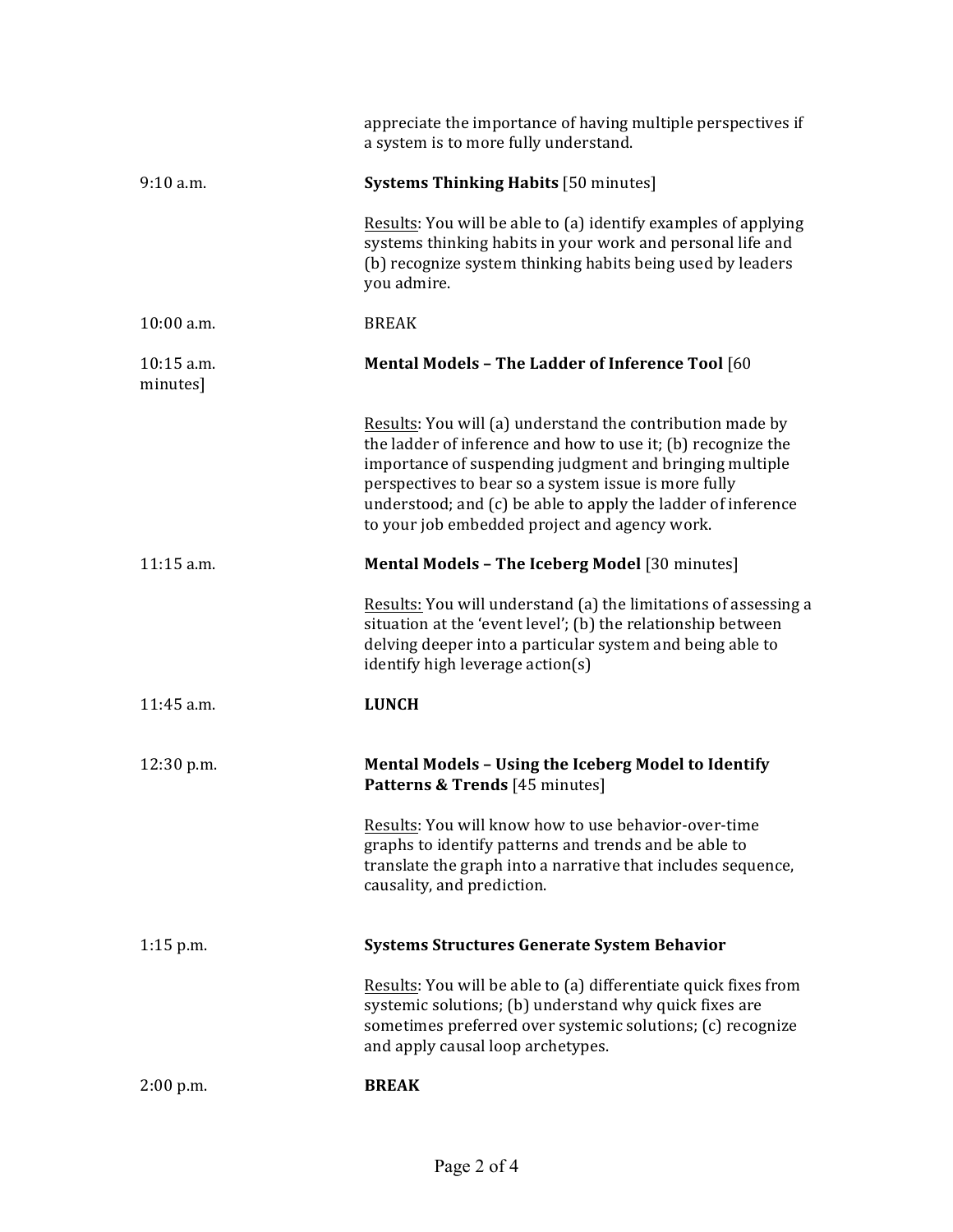| $2:15$ p.m. | Systems Structures Generate System Behavior,<br>Continued [60 minutes]                                                                                                                                                                                                                                                                                                                                                                                                                                                                                                                                      |
|-------------|-------------------------------------------------------------------------------------------------------------------------------------------------------------------------------------------------------------------------------------------------------------------------------------------------------------------------------------------------------------------------------------------------------------------------------------------------------------------------------------------------------------------------------------------------------------------------------------------------------------|
|             | Results: You will (a) be able to explain circular causality and<br>use causal loops to represent important interdependencies<br>related to your job-embedded projects; (b) be able to use<br>causal loop diagrams to explain the dynamics in a variety of<br>systems; (c) recognize that feedback loops help identify<br>leverage actions; be able to identify important gaps in your<br>job embedded and be able to represent your efforts using<br>feedback loops, and (d) be able to identify creative tension in<br>your work settings and highlight ways to manage tension so<br>it can be productive. |
| $3:15$ p.m. | Reviewing What's Been Learned: Pulling Together<br><b>Systems Thinking Habits [30 minutes]</b>                                                                                                                                                                                                                                                                                                                                                                                                                                                                                                              |
| $3:45$ p.m. | <b>Fellow Meetings with Coaches [45 minutes]</b>                                                                                                                                                                                                                                                                                                                                                                                                                                                                                                                                                            |
| $4:30$ p.m. | <b>Looking Toward &amp; Check-Out</b>                                                                                                                                                                                                                                                                                                                                                                                                                                                                                                                                                                       |
|             | Lori & Jana<br>All                                                                                                                                                                                                                                                                                                                                                                                                                                                                                                                                                                                          |
| 5:00 p.m.   | Adjournment                                                                                                                                                                                                                                                                                                                                                                                                                                                                                                                                                                                                 |